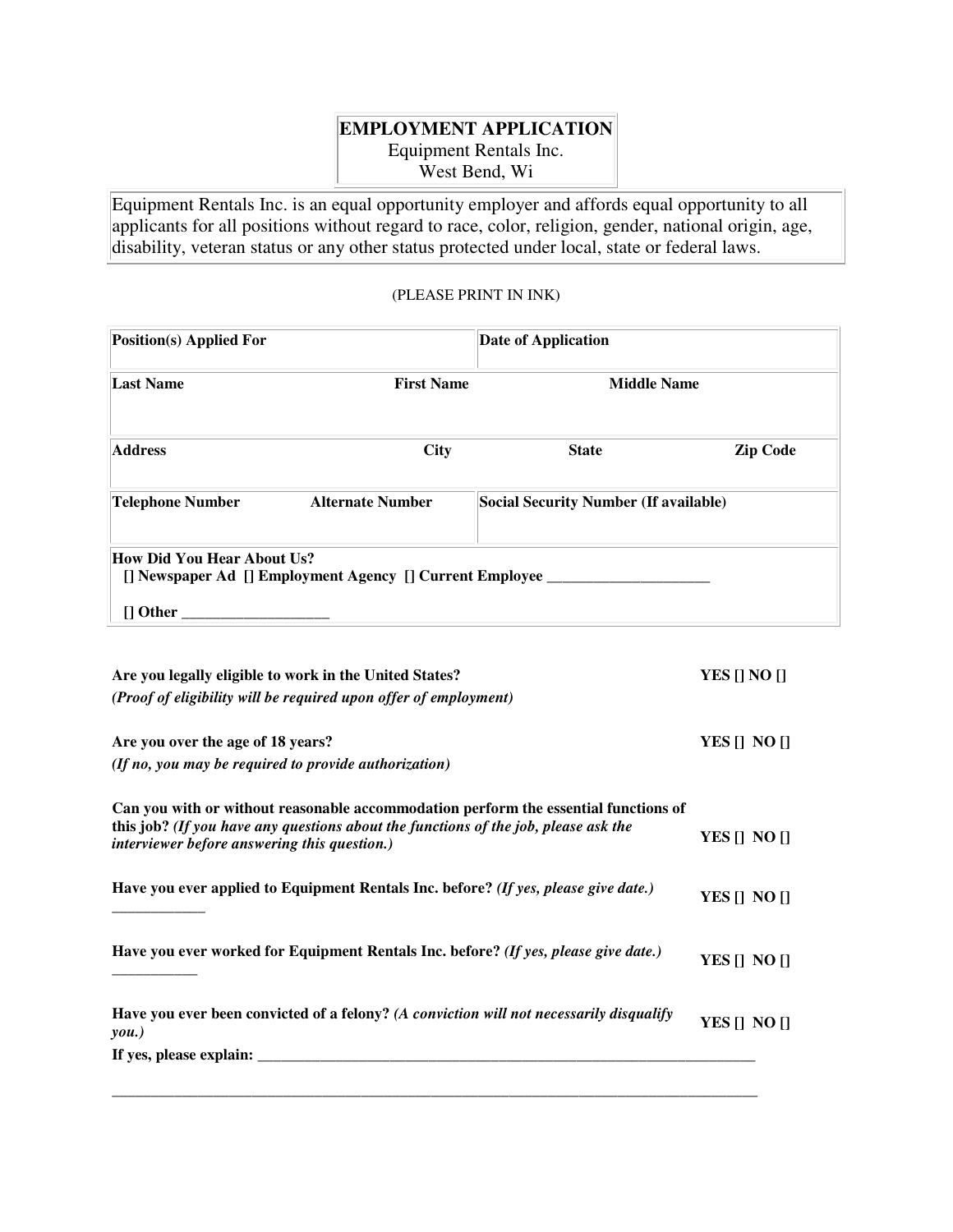| Do you have a valid driver's license? (For driving positions only.)                    | YES [] NO [] |  |
|----------------------------------------------------------------------------------------|--------------|--|
| Have you been convicted of any moving violations in the past five years?               | YES II NO II |  |
|                                                                                        |              |  |
| Is anyone related to you employed by Equipment Rentals Inc.                            | YES [] NO [] |  |
| If yes, please give their name and relationship to you.                                |              |  |
| What salary or rate of pay do you expect to receive if employed? __________ per ______ |              |  |
| Have you ever been fired or asked to resign from a job?                                | YES [] NO [] |  |
|                                                                                        |              |  |
|                                                                                        |              |  |
|                                                                                        |              |  |

**On what date would you be available to work? \_\_\_\_\_\_\_\_\_\_\_\_\_** 

**Days and Hours Available: (If employed, I will notify my supervisor in writing, should my availability change.)**

|    |  | Day Sunday Monday Tuesday   Wednesday   Thursday   Friday   Saturday |  |  |
|----|--|----------------------------------------------------------------------|--|--|
| AM |  |                                                                      |  |  |
| PM |  |                                                                      |  |  |

# **EDUCATION**

|                   | Name and Location Course of Study # of Years   Diploma/<br>of School | or Major | Completed Degree |  |
|-------------------|----------------------------------------------------------------------|----------|------------------|--|
| <b>Elementary</b> |                                                                      |          |                  |  |
| High School       |                                                                      |          |                  |  |
| <b>College</b>    |                                                                      |          |                  |  |
| Graduate          |                                                                      |          |                  |  |
| <b>Vocational</b> |                                                                      |          |                  |  |

**Please list any academic honors, scholarships, offices held, etc.** *(Do not list any which reflect your race, color, religion, gender, national origin, age, disabilities or veteran status.)*

**Describe any specialized training, apprenticeships, licenses or skills.** 

**Have you received any job-related training in the United States Military? YES [] NO []**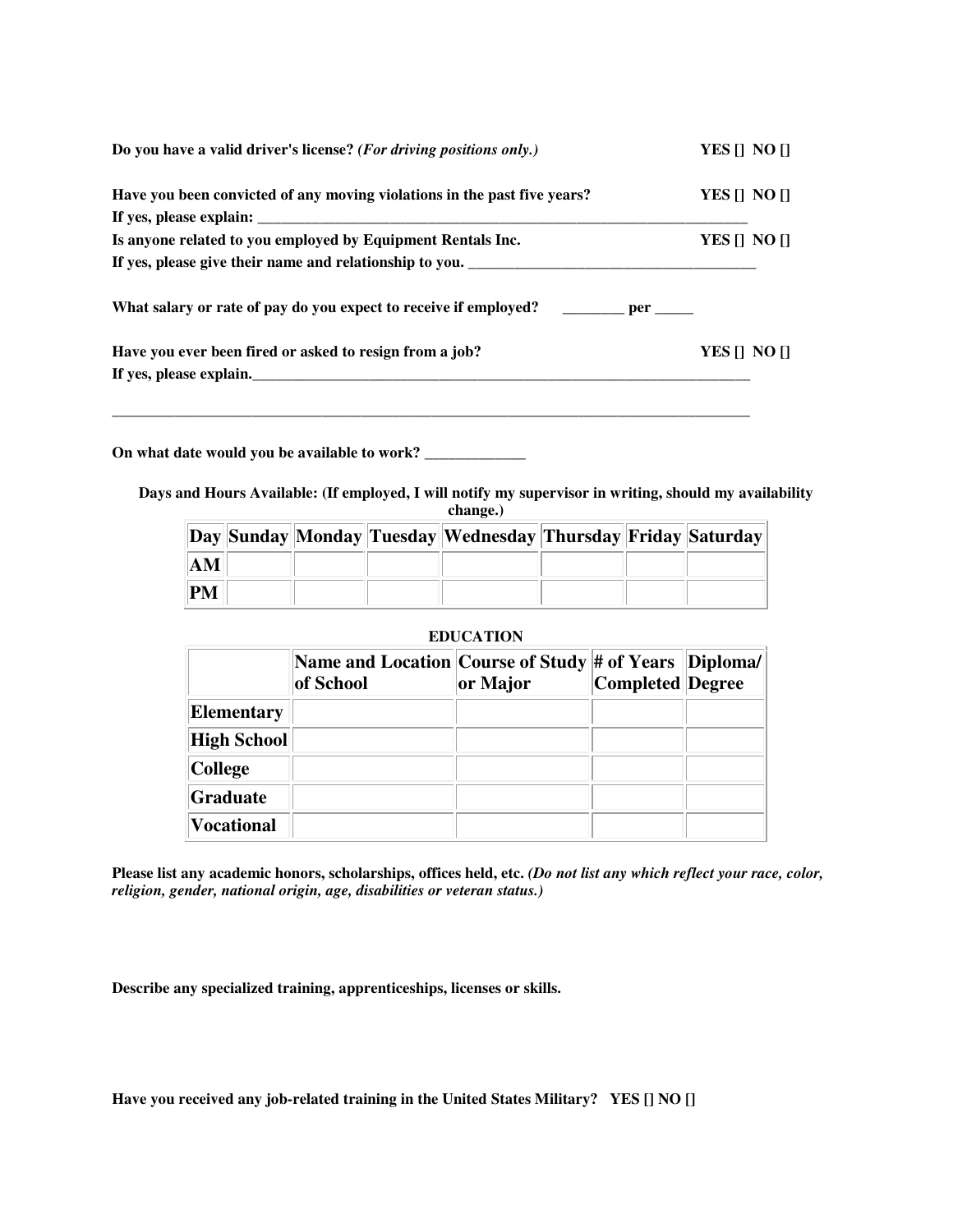**Please give dates and explanation:** 

#### **EMPLOYMENT HISTORY** *(Begin with current or most recent employer.) Do not exclude any employment. Include any applicable temporary employment attach another sheet if necessary. Previous salaries or wages will not be used to determine compensation.*

| <b>Company Name</b>                       | <b>Employment Dates</b><br>From<br>T <sub>0</sub> | <b>Salary</b><br><b>Start End</b> | <b>Name and Title of Supervisor</b> |  |  |
|-------------------------------------------|---------------------------------------------------|-----------------------------------|-------------------------------------|--|--|
| <b>Address</b>                            |                                                   | \$<br>\$                          |                                     |  |  |
|                                           | Describe your duties:                             |                                   |                                     |  |  |
| Phone                                     |                                                   |                                   |                                     |  |  |
| <b>Reason for leaving and explanation</b> |                                                   |                                   |                                     |  |  |
| <b>Company Name</b>                       | <b>Employment Dates</b><br>T <sub>o</sub><br>From | <b>Salary</b><br><b>Start End</b> | <b>Name and Title of Supervisor</b> |  |  |
| <b>Address</b>                            |                                                   | $\boldsymbol{\mathsf{S}}$<br>\$   |                                     |  |  |
|                                           | <b>Describe your duties:</b>                      |                                   |                                     |  |  |
| Phone                                     |                                                   |                                   |                                     |  |  |
| <b>Reason for leaving and explanation</b> |                                                   |                                   |                                     |  |  |
| <b>Company Name</b>                       | <b>Employment Dates</b><br>From<br>To             | Salary<br><b>Start End</b>        | <b>Name and Title of Supervisor</b> |  |  |
| <b>Address</b>                            |                                                   | $\boldsymbol{\mathsf{S}}$<br>\$   |                                     |  |  |
|                                           | <b>Describe your duties:</b>                      |                                   |                                     |  |  |
| Phone                                     |                                                   |                                   |                                     |  |  |
| <b>Reason for leaving and explanation</b> |                                                   |                                   |                                     |  |  |
| <b>Company Name</b>                       | <b>Employment Dates</b><br>T <sub>o</sub><br>From | <b>Salary</b><br><b>Start End</b> | <b>Name and Title of Supervisor</b> |  |  |
| <b>Address</b>                            |                                                   | $ \boldsymbol{\mathsf{S}} $<br>\$ |                                     |  |  |
|                                           | <b>Describe your duties:</b>                      |                                   |                                     |  |  |
| Phone                                     |                                                   |                                   |                                     |  |  |
| <b>Reason for leaving and explanation</b> |                                                   |                                   |                                     |  |  |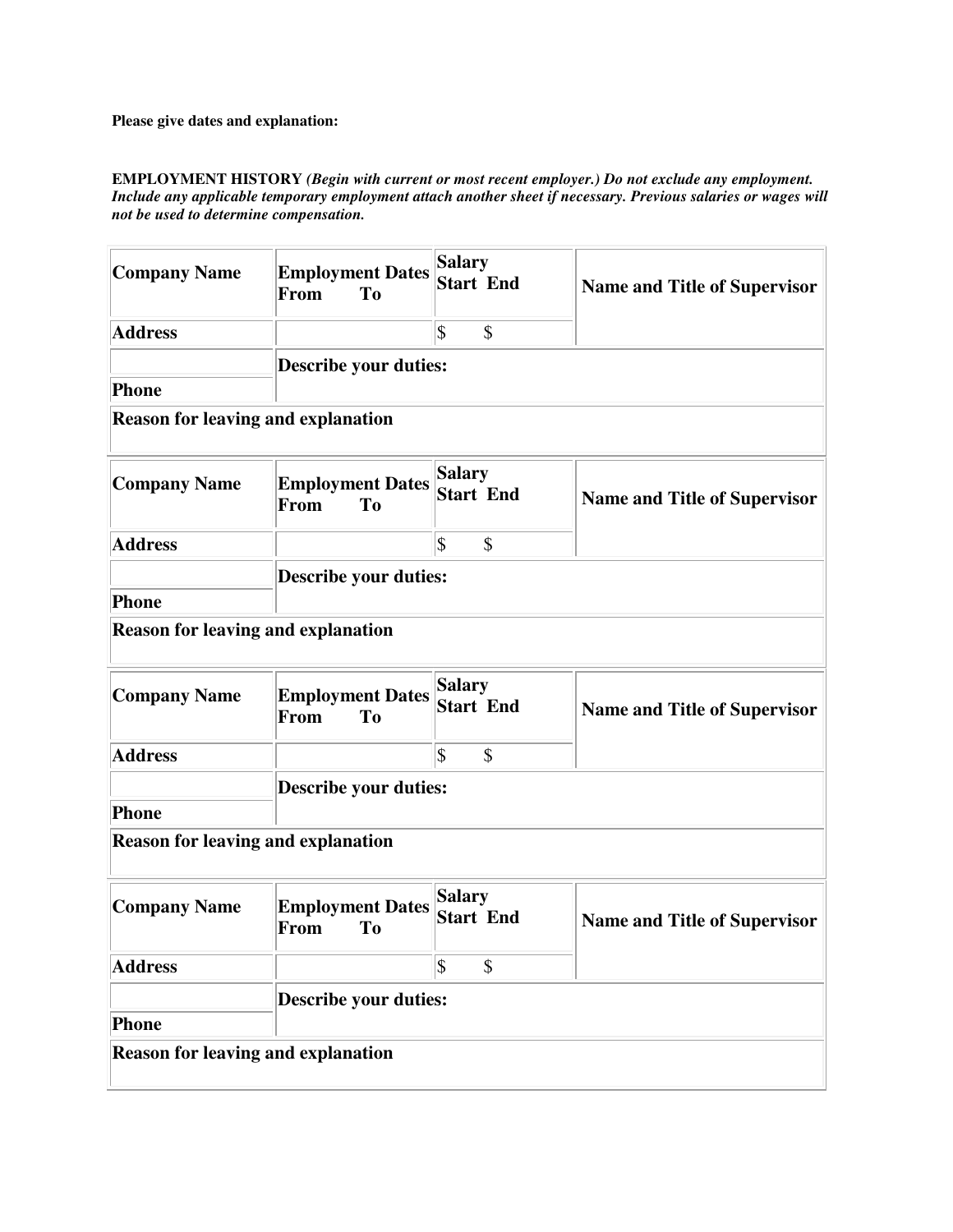**Please provide any other information that you feel will help us in considering your application for employment.** 

**REFERENCES (Please list three persons, who are not related to you or previous supervisors, who can provide professional references.)** 

| Name | <b>Address</b> | Phone<br>Number | <b>Relationship / Years</b><br>Occupation | Known |
|------|----------------|-----------------|-------------------------------------------|-------|
|      |                |                 |                                           |       |
|      |                |                 |                                           |       |
|      |                |                 |                                           |       |

# **APPLICANT ACKNOWLEDGEMENT AND AUTHORIZATION**

# **\*PLEASE READ CAREFULLY BEFORE SIGNING\***

**I hereby certify that all of the information provided by me in this application (or any other accompanying or required documents) is correct, accurate and complete to the best of my knowledge. I understand that the falsification, misrepresentation or omission of any facts in said documents will be cause for denial of employment or immediate termination of employment regardless of the timing or circumstances of discovery.** 

**I understand that submission of an application does not guarantee employment. I further understand that, should an offer of employment be extended by Equipment Rentals Inc. (hereinafter referred to as "[COMPANY]") that such employment with [COMPANY] is at will, for no specified duration and may be terminated by either [COMPANY] or myself at any time, with or without cause or notice. I understand that none of the documents, policies, procedures, actions, statements of [COMPANY] or its representatives used during the employment process is deemed a contract of employment real or implied. I understand that no representative of [COMPANY] except the President has the authority to enter into any agreement guaranteeing any conditions of employment or any agreement contrary to the foregoing statements and that any such agreements must be made in writing and signed by the President of [COMPANY].** 

**In consideration for employment with [COMPANY], if employed, I agree to conform to the rules, regulations, policies and procedures of [COMPANY] at all times and understand that such obedience is a condition of employment. I understand that due to the nature of [COMPANY] business, attendance and punctuality are**